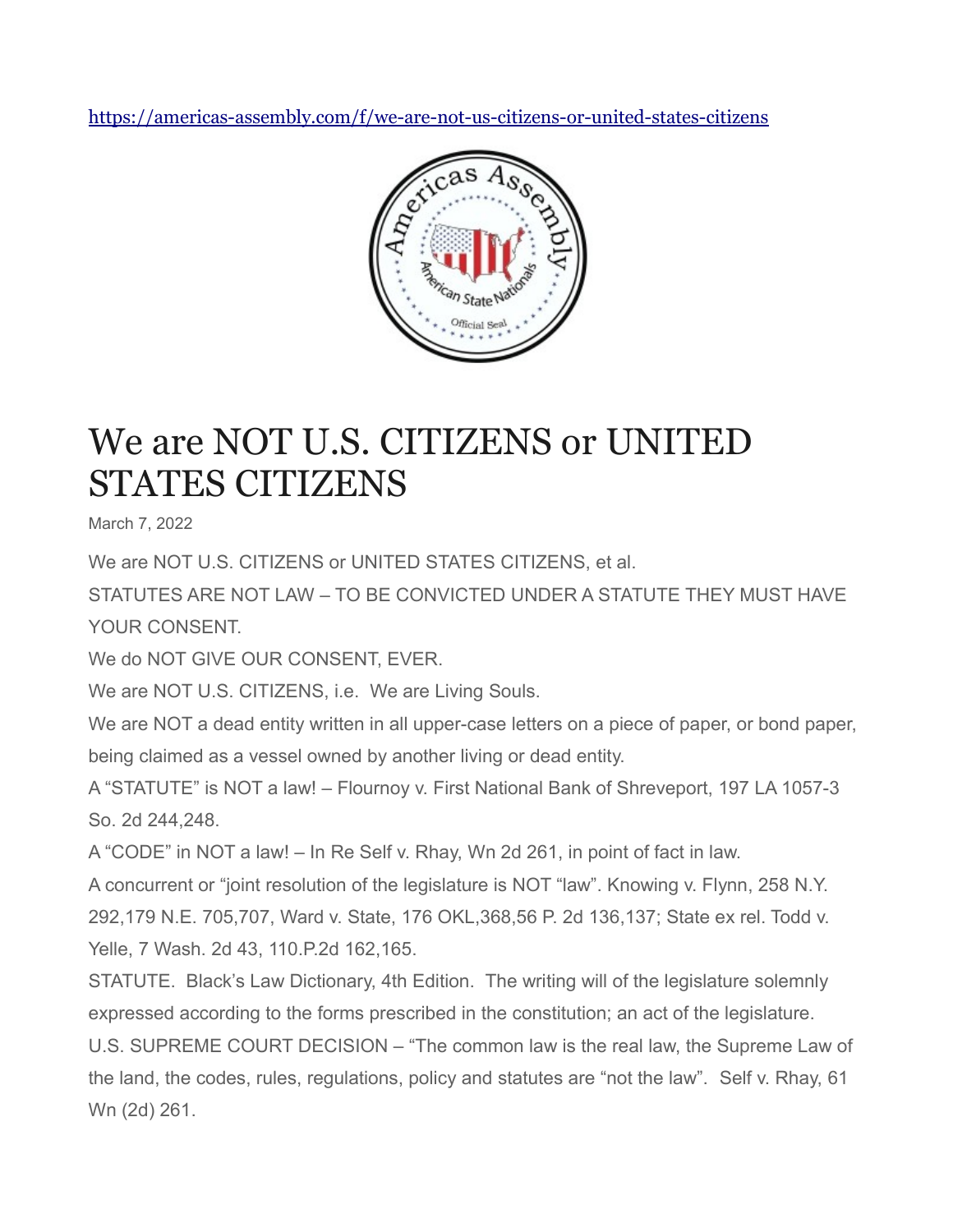U.S. SUPREME COURT DECISION – "All codes, rules, and regulations are for government authorities ONLY, not human/Creators in accordance with God's Laws. All codes, rules and regulations are unconstitutional and lacking due process…" – Rodriques v. Ray Donavan, U.S. Department of Labor, 769 F. 2d,1344, 1348 (1985).

U.S. SUPREME COURT DECISION – 1796 – "There, every man is independent of all laws, except those prescribed by nature. He is not bound by any institutions formed by his fellowman without his consent". Cruden v. Neale, 2 N.C. 338 (1796) 2 S.E. This decision has never been overturned:

"There are no Judicial courts in America and have not been since 1789. "Judges" do not enforce Statutes and Codes. Executive Administrators enforce Statutes and Codes. – FRC v. GE, 281 U.S. 464 Keller v. Potomac Elec. Co., 261 U.S. 428 1 Stat. 138-178″. "There have NOT been any "Judges" in America since 1789. There have only been Administrators. – FRC v. GE, 281 U.S. 464 Keller v. Potomac Elec. Co., 261 U.S. 428 1 Stat.

138-178″.

"The Supreme court has warned, "Because of what appears to be Lawful commands {Statutory Rules, Regulations and Codes- Ordinances and Restrictions} on the surface, many citizens, because of their respect for what appears to be law, are cunningly coerced into waiving their rights, due to ignorance…{deceptive practices, constructive fraud, barratry, legal plunder, conversion, and malicious prosecution in inferior administrative State courts}". – United States v. Minker, 350 U.S. 179, 178,76, S.Ct. 281,L.Ed. 185 (1956).

"The Common Law is the real law, Supreme Law of the land. The codes, rules, regulations, policy and statutes are "not the law". (Self v. Rhay, 61 Wn 2d 261), They are the law of government for internal regulations, not the law of man, in his separate but equel station and natural state, a sovereign foreign with respect to government generally.

" A concurrent or "joint resolution" of legislature in not "Law", (Koenig v. Flynn, 258 N.Y. 292, 179 N.E. 705, 707: Ward v. State, 176 Okl. 368, 56 P.2d 136,137: State ex rel. Todd v Flynn, 7 Wash.2d 443, 110 P.2d 162,165). All codes, rules, and regulations are for government authorities only, not human/Creators in accord with God's Laws, "All codes, rules, and regulations are unconstitutional and lacking due process of law.." (Rodriques v, Ray donavan, U.S. Department of Labor, 769 F.2d 1344,1348 (1985):…lacking due process of law, in that they are "void for ambiguity" in their failure to specify the statutes applicability to "natural persons", otherwise depriving the same of fair notice, as their constitution by definition of terms aptly identifies the applicability of such statutes to "artificial or fictional corporate entities